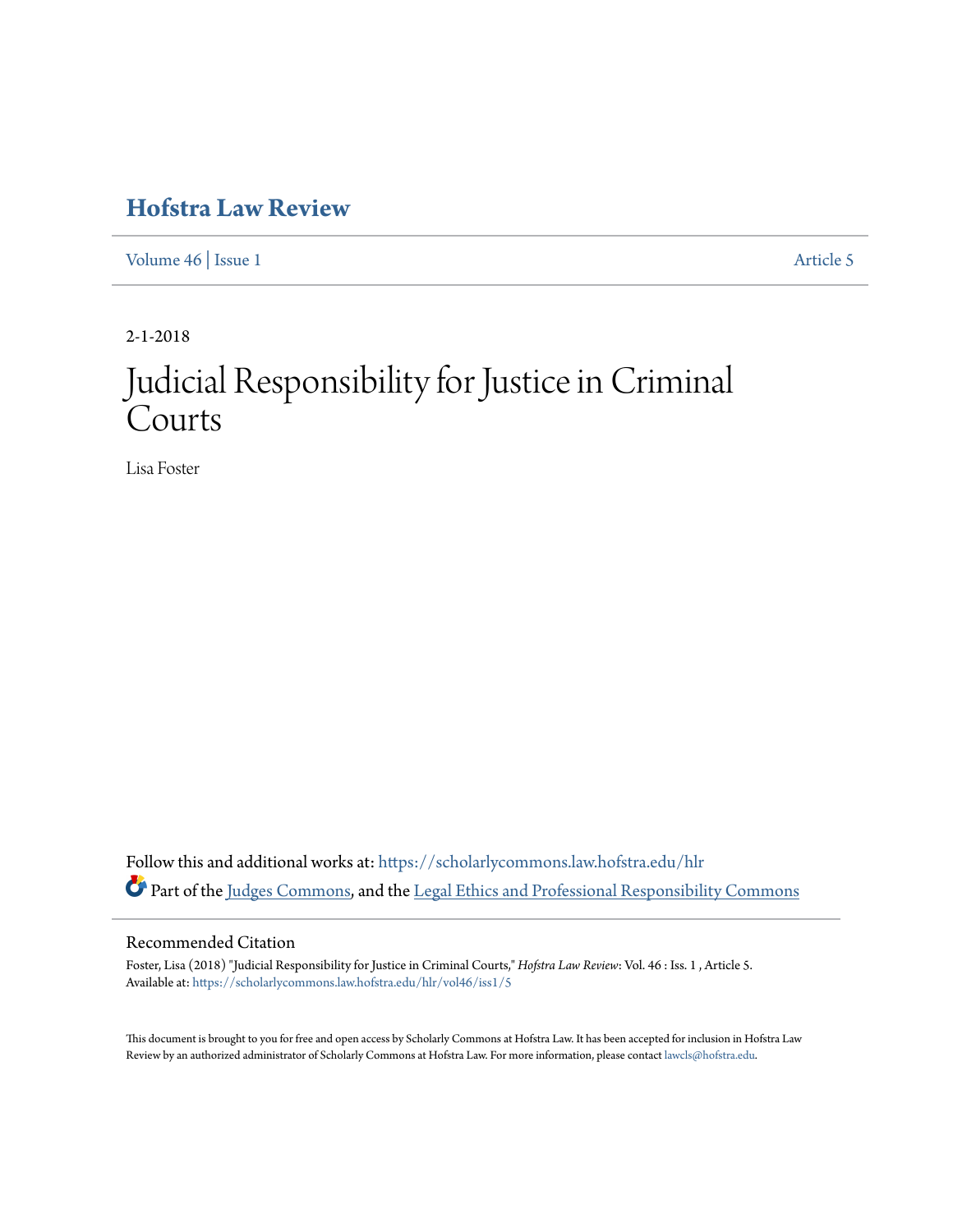## JUDICIAL RESPONSIBILITY FOR JUSTICE IN CRIMINAL COURTS

#### *Lisa Foster*\*

Good morning. In 2003, I became a trial judge in San Diego. Because I had been a civil litigator for my entire legal career, my first assignment was, of course, in a criminal trial department. I didn't know much about criminal justice. But I had good and kind judicial colleagues who helped whenever I asked, and both the prosecutors and defense attorneys who appeared before me taught me the ropes. When I left the bench in 2013 to work for the Justice Department, I assumed every state criminal trial court worked the way San Diego's did. Bail was set according to a schedule; unpaid fines and fees were subject to a civil collection process which included the suspension of your driver's license if you didn't pay; lawyers—either private counsel or a public defender were present at every stage of a criminal proceeding from arraignment to sentencing for felonies and misdemeanors. Plea bargaining was the norm, and for misdemeanors, the majority of defendants pled guilty at arraignment with a public defender standing by their side. And I assumed that the criminal justice system I had worked in was fair, just, and certainly constitutional. I was wrong on all counts.

I want to share with you three short stories—all reported in the media—that challenged my assumptions about the state of criminal justice in the states, including my home state.

The first story comes from the *Washington Post* in December of last year.<sup>1</sup> Shannan Wise, a single mother of two, was working two

1

 <sup>\*</sup> The author is the former Director of the Office for Access to Justice at the U.S. Department of Justice and a retired California Superior Court Judge. These remarks were delivered as the keynote address at the Judicial Responsibility for Justice in Criminal Courts Conference, adapted in part from the author's previously published Article, *Injustice Under Law: Perpetuating and Criminalizing Poverty Through the Courts*, 33 GA. ST. U. L. REV. 695 (2017). The transcript has been lightly footnoted and adapted for publication by the *Hofstra Law Review*.

<sup>1.</sup> Ovetta Wiggins, *She Spent Five Days in Jail Because She Couldn't Come Up with \$1,000. Bail Overhaul Advocates Say Her Story Is Not Uncommon.*, WASH. POST (Dec. 27, 2016), https://www.washingtonpost.com/local/md-politics/she-spent-five-days-in-jail-because-she-couldntcome-up-with-1000-bail-overhaul-advocates-say-her-story-is-not-uncommon/2016/12/27/6fe11ed4 c621-11e6-85b5-76616a33048d\_story.html?utm\_term=.7483743876e9.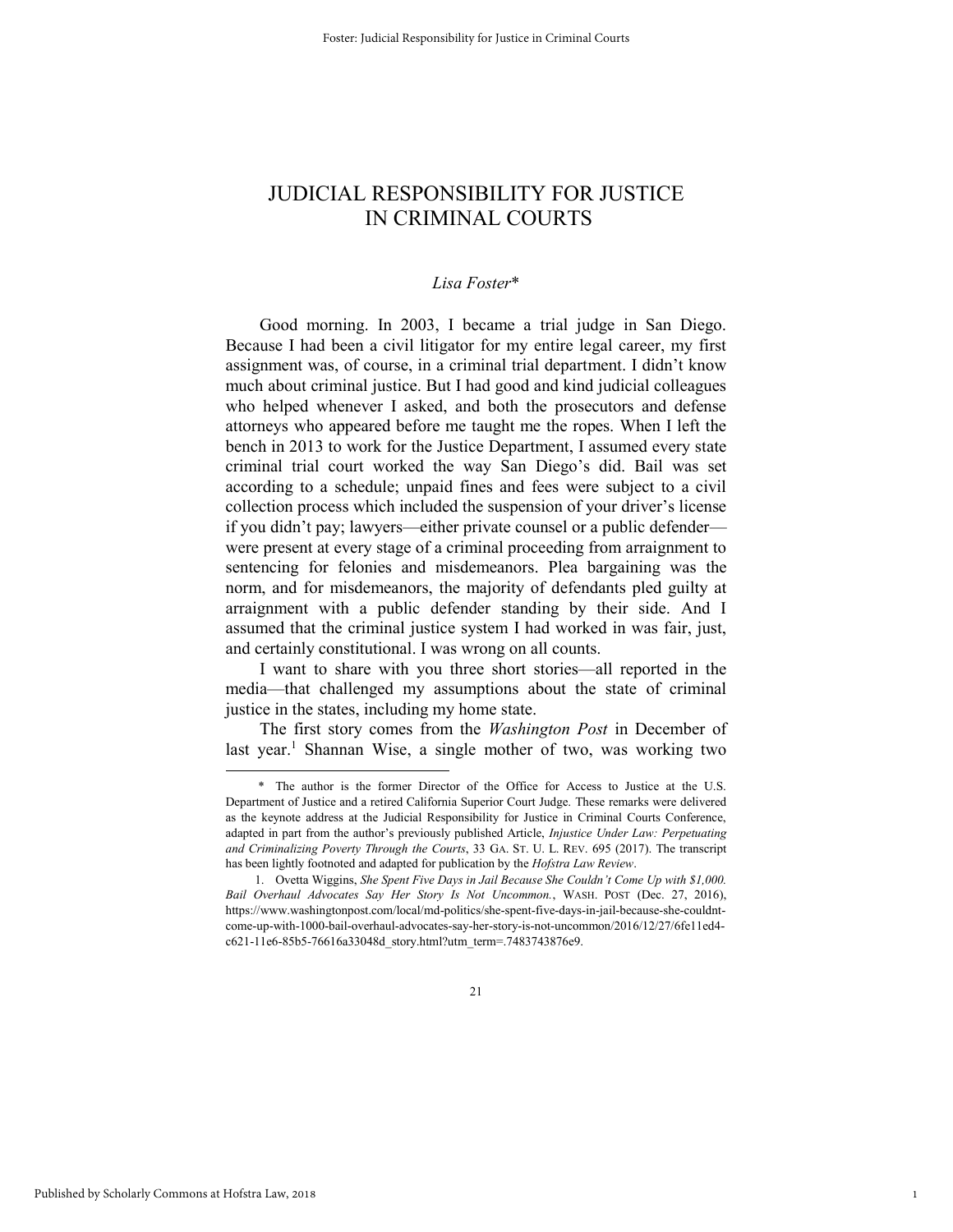temporary jobs and attending school in Baltimore, Maryland, when a police officer arrived at her door and said he had a warrant for her arrest.<sup>2</sup> Wise's younger sister, who suffered from mental illness, had filed an assault charge against her.<sup>3</sup> Wise made countless calls from Central Booking in Baltimore, and prayed that her friends and family could raise the \$1000 she needed to get out of jail.<sup>4</sup> She told her sisters to pawn her television set, and her sisters tried to pawn their laptops; one friend offered \$25, and another pitched in \$100.<sup>5</sup> At twenty-seven years old, Wise had never been in jail before, and she remained in jail for five days before she was able to post bail.<sup>6</sup> If the bail money had not been gathered, Wise would have been detained until January 2016—three months after her arrest—when her first hearing was held and the charges were dismissed.<sup>7</sup>

National Public Radio reported the second story in November 2014.<sup>8</sup> Sharnelle Mitchell was arrested in January 2014 at her home in Montgomery, Alabama, because she failed to pay traffic tickets that she received in 2010.<sup>9</sup> The single mother was handcuffed in front of her children, who were one and four years old, and she was sentenced to fifty-eight days in jail to "sit out" her unpaid traffic tickets—she was credited with \$50 a day and an additional \$25 a day if she agreed to clean the jail.<sup>10</sup> "Mitchell, who also cared for her disabled mother, said she made a couple of small payments but fell behind because she had little income, less than \$14,000 a year that she made from her occasional work styling hair."<sup>11</sup>

The third story dated October 5, 2016, comes from the Marshall Project.<sup>12</sup> An insurance attorney, Ryan Goodwin, was bracing himself for an awkward conversation in the visiting area of the Caddo Correctional Center in Shreveport, Louisiana.<sup>13</sup> He had to tell his new client—a sixteen year old who was facing life in prison for stealing

l

13. *Id.* 

<sup>2.</sup> *Id.*

<sup>3.</sup> *Id.*

<sup>4.</sup> *Id.* 

<sup>5.</sup> *Id.*

<sup>6.</sup> *Id.*

<sup>7.</sup> *Id.*

<sup>8.</sup> Joseph Shapiro, *Alabama Settlement Could Be Model for Handling Poor Defendants in Ferguson, Mo.*, NPR (Nov. 20, 2014, 5:18 PM), http://www.npr.org/sections/thetwo-way/2014/11/ 20/365510846/alabama-settlement-could-be-model-for-handling-poor-defendants-in-ferguson-mo.

<sup>9.</sup> *Id.*

<sup>10.</sup> *Id.* 

<sup>11.</sup> *Id.*

<sup>12.</sup> Eli Hager, *When Real Estate and Tax Layers Are Forced to Do a Public Defender's Job*, MARSHALL PROJECT (Sept. 9, 2016, 9:00 AM), https://www.themarshallproject.org/2016/09/09/ what-happens-when-there-s-only-one-public-defender#.IkIucOuHG.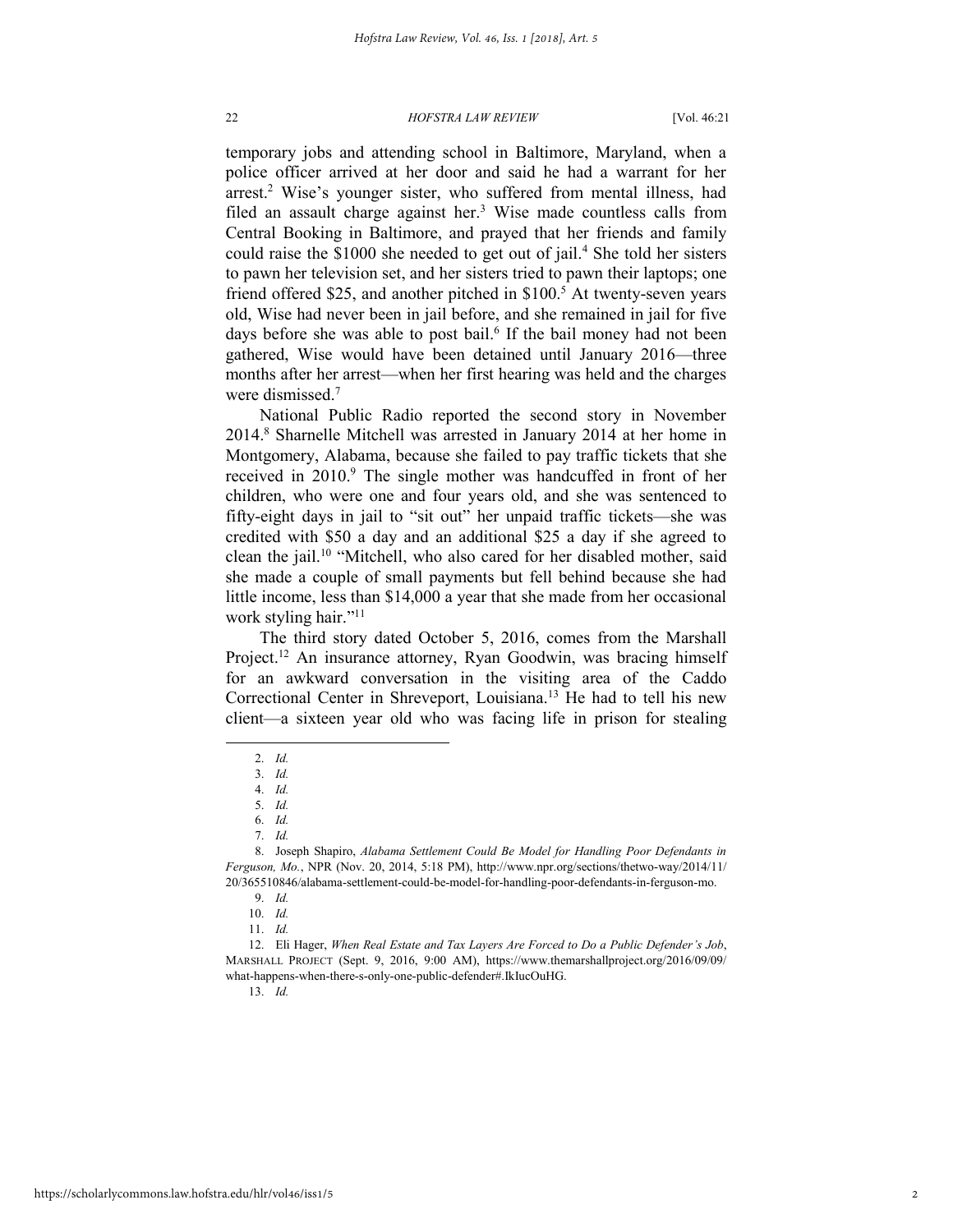someone's wallet and cell phone at gunpoint: "I don't do criminal defense"; Goodwin typically represents insurance companies in litigation following car accidents and "ha[d] no criminal law experience."<sup>14</sup> Because the Caddo Parish Public Defender's Office suffered from a critical lack of funding, it was unable to provide counsel to hundreds of poor defendants.<sup>15</sup> To remedy the problem, judges randomly assigned lawyers to represent defendants, without pay, by choosing any lawyer from an alphabetical list that contained every lawyer with a professional address in Caddo Parish.<sup>16</sup>

All three of these stories have elements in common. All of the defendants were poor. Reflecting the demographics of poverty in the United States today, two of the three defendants were people of color. Regardless of whether the offense was a "minor misdemeanor"—the consequences to the individuals and their families were serious and long lasting. All three of these individuals, and their friends, families, and communities lost faith and confidence in our justice system.

These stories have another element in common—a judge. A judge like me—who imposed bail without considering whether the defendant needed to be detained pretrial, or what amount of bail the individual could afford, or whether the individual's failure to pay fines and fees was willful, or whether an insurance lawyer who was conscripted to represent an indigent criminal defendant could provide effective representation.

I am going to talk about the state of our state justice system this morning using three examples: bail, fines and fees, and access to counsel. These are by no means the only problems in our criminal justice system, but they are widespread and pernicious, and they are areas where judges have a particular role to play; they can by their actions perpetuate or ameliorate injustice.

My goal this morning is not only to talk substantively about these issues but to challenge you—as I was challenged—to think critically about the role of the judge, and to consider what judges can and should do to right a pendulum that is listing perilously to one side. We're all here today because we care deeply about justice; justice for our communities and justice for the individual men, women, and children who appear before us. We believe in the rule of law, we believe in fundamental fairness. But to be a just judge today, we can't just be judges uncritically accepting the system we work in. We need to change the culture of our courts, to shift the paradigm of the judge from an

<sup>14.</sup> *Id.*

<sup>15.</sup> *Id.*

<sup>16.</sup> *Id.*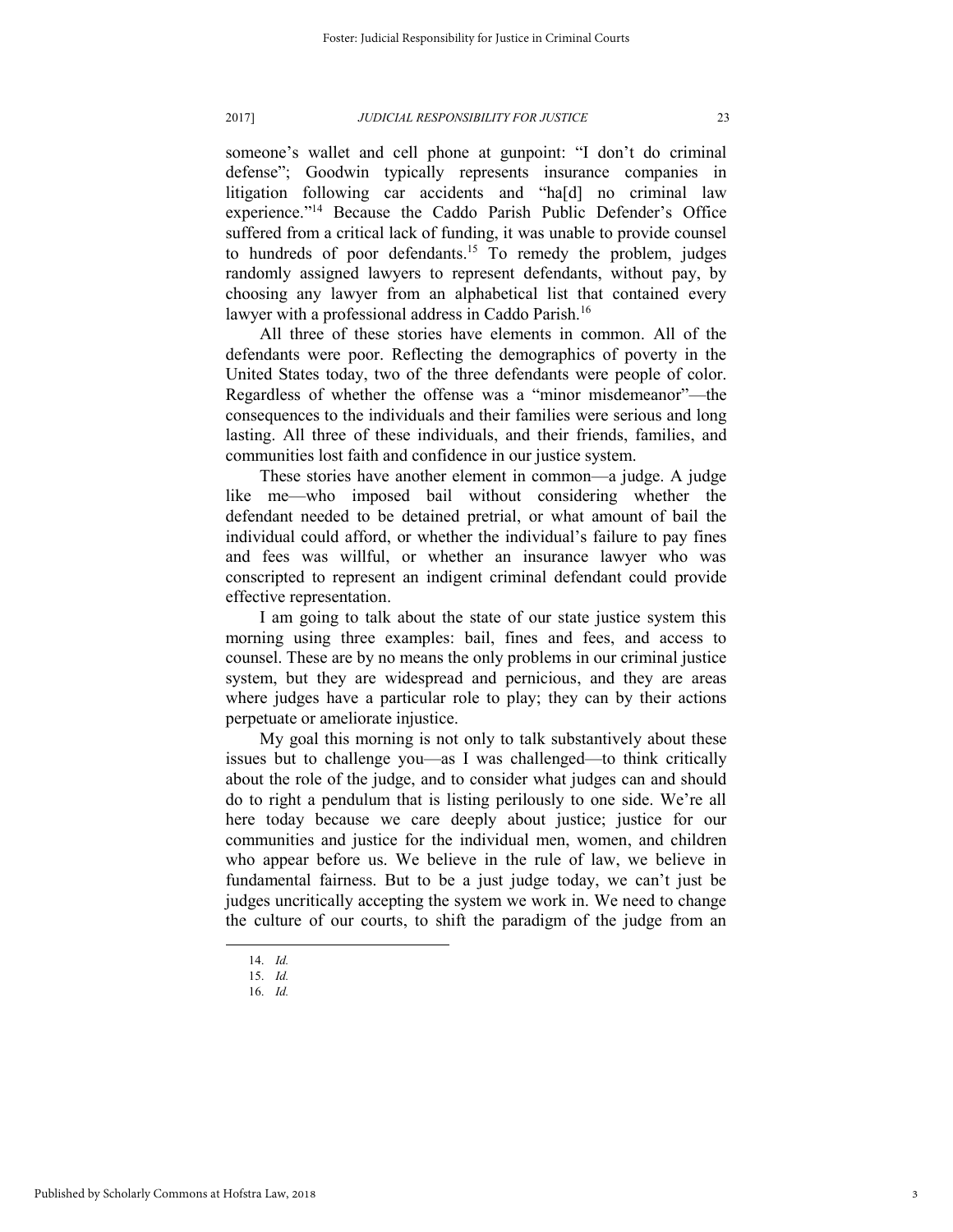umpire dispassionately calling balls and strikes to what I call neutral engagement. A judge who is impartial, but passionate about doing justice; a judge who can ensure that our system truly provides equal justice for all.

As I noted at the outset, San Diego County, like all California counties, is required by law to adopt a bail schedule.<sup>17</sup> Each offense is paired with a dollar amount.<sup>18</sup> If you are arrested, for example, for assault on a parking control officer—something I'm sure all of us have been tempted to do, your bail is  $$5000;^{19}$  if you're arrested for assault with a firearm, bail is \$20,000.<sup>20</sup> If you or your family can afford to make bail, you are released and given a date to come back to court. If you can't afford a bail bond, you stay in jail.<sup>21</sup> People with money go home; people without money go to jail.

To be perfectly honest, I didn't think much about bail, and to the best of my recollection, neither did anyone else; not my colleagues on the bench, not the prosecutors nor the public defenders.

And it seems that until quite recently, few policy makers have thought much about bail since Congress passed the Federal Bail Reform Act fifty-one years ago.<sup>22</sup> The modern statute, which applies only in federal court, requires a judge to make an individualized assessment of two factors: (1) whether the defendant is a flight risk; and (2) whether the defendant is a risk to public safety.<sup>23</sup> If the judge finds that a defendant is a risk to public safety, the judge can impose conditions on the defendant's release or, in rare instances where no conditions can protect the public, detain a defendant pretrial. If the judge finds the defendant is a flight risk, the judge can set a financial condition but only after giving meaningful consideration of the individual's ability to pay and alternative methods of securing the individual's appearance at trial.

Why? Because bail was never supposed to be a mechanism for keeping people in custody; when bail was first invented in England in the Middle Ages, it's purpose was to let people get out of jail pretrial.<sup>24</sup> Somehow, some time between the Middle Ages and now, the paradigm shifted. Despite the United States Supreme Court's unequivocal

<sup>17.</sup> CAL. PENAL CODE § 1269b(c) (West 2017).

<sup>18.</sup> *Id.* § 1269b(f).

<sup>19.</sup> SUPER. CT. OF CAL., CTY. OF SAN DIEGO, BAIL SCHEDULE 22 (2016), http://www.sdcourt.ca.gov/pls/portal/docs/PAGE/SDCOURT/CRIMINAL2/CRIMINALRESOURC ES/BAIL\_SCHEDULE.PDF.

<sup>20.</sup> *Id.*

<sup>21.</sup> *See* Wiggins, *supra* note 1.

<sup>22.</sup> Bail Reform Act of 1966, Pub. L. No. 89-465, 80 Stat. 214.

<sup>23. 18</sup> U.S.C. § 3142(c)(1) (2012).

<sup>24.</sup> *See* Note, *Bail: An Ancient Practice Reexamined*, 70 YALE L.J. 966, 966-67 (1961).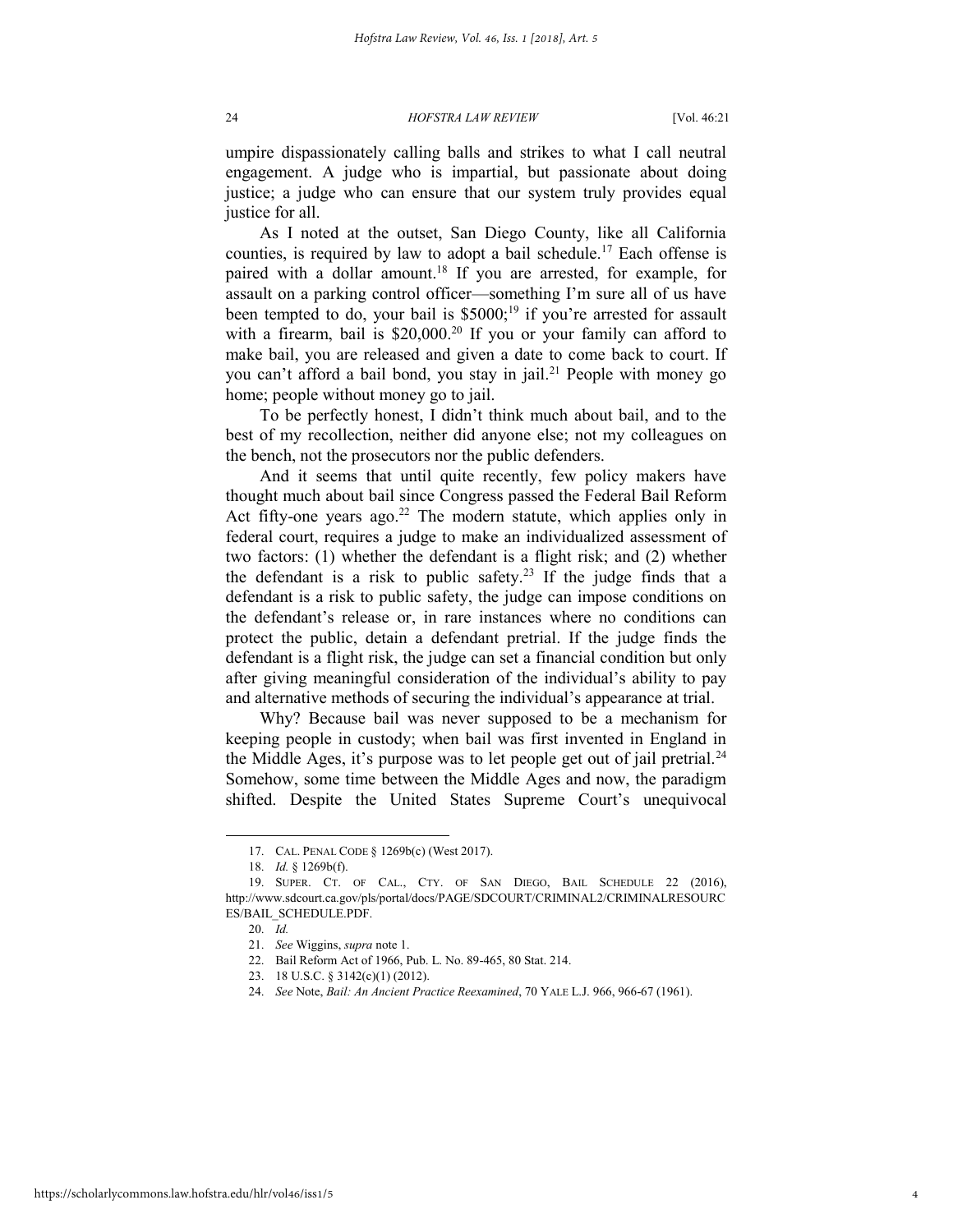declaration that "[i]n our society, liberty is the norm, and detention prior to trial is the carefully limited exception,"<sup>25</sup> we started to view detention as the norm and pretrial release as the exception.

The number of people incarcerated pretrial has increased dramatically since the 1980s.<sup>26</sup> Roughly sixty percent of the jail population nationally is comprised of pretrial defendants; up from forty percent in the 1980s.<sup>27</sup> Since 2000, ninety-five percent of the growth in the overall jail inmate population has been due to the increase in the population of defendants held pretrial.<sup>28</sup> Most of those detained pretrial are accused of non-violent offenses.<sup>29</sup> Disproportionately, they are people of color.<sup>30</sup> African Americans and Hispanics are at least twice as likely as Whites to be detained pretrial for non-violent drug arrests. $31$ 

The overwhelming majority of pretrial detainees are poor, because of course, only people who cannot afford bail are held in custody pretrial.<sup>32</sup> And just a few days in jail can make a defendant even poorer. As little as three days in custody increases the likelihood that a person will lose their job, their housing, be forced to abandon their education, or be unable to make their child support payments.<sup>33</sup> The consequences of pretrial detention are not only borne by the individual in jail, but also by his family and the community. A child whose single parent is taken into custody not only is deprived of the emotional and financial support of their parent, she may be placed in foster care or move in with a relative and be forced to change schools. Even a temporary disruption in a child's life can have harsh and long-lasting consequences. The cost to taxpayers in this system is enormous. In the United States, we spent nine billion dollars on pretrial detention last year.<sup>34</sup>

<sup>25.</sup> United States v. Salerno, 481 U.S. 739, 755 (1987).

<sup>26.</sup> RAM SUBRAMANIAN ET AL., VERA INST. FOR JUSTICE, INCARCERATION'S FRONT DOOR: THE MISUSE OF JAILS IN AMERICA 10 (2015), http://www.safetyandjusticechallenge.org/wpcontent/uploads/2015/01/incarcerations-front-door-report.pdf.

<sup>27.</sup> *Id.* at 10, 29.

<sup>28.</sup> TODD D. MINTON & ZHEN ZENG, U.S. DEP'T OF JUSTICE, JAIL INMATES AT MIDYEAR 2014, at 4 (2015), https://www.bjs.gov/content/pub/pdf/jim14.pdf.

<sup>29.</sup> Richard Williams, *Bail or Jail: May 2012*, NAT'L CONF. ST. LEGISLATURES, http://www.ncsl.org/research/civil-and-criminal-justice/bail-or-jail.aspx (last visited Nov. 15, 2017).

<sup>30.</sup> *See* SUBRAMANIAN ET AL., *supra* note 26, at 15.

<sup>31.</sup> ASHLEY NELLIS, SENTENCING PROJECT, THE COLOR OF JUSTICE: RACIAL AND ETHNIC DISPARITY IN STATE PRISONS 10 (2016), http://www.sentencingproject.org/publications/color-ofjustice-racial-and-ethnic-disparity-in-state-prisons.

<sup>32.</sup> *See* SUBRAMANIAN ET AL., *supra* note 26, at 5, 12-13, 15-17.

<sup>33.</sup> *See id.* at 38; *3 Days Count*, PRETRIAL JUST. INST., http://projects.pretrial.org/3dayscount (last visited Nov. 15, 2017).

<sup>34.</sup> LAURA & JOHN ARNOLD FOUND., PRETRIAL CRIMINAL JUSTICE RESEARCH 1 (2013), http://www.arnoldfoundation.org/wp-content/uploads/2014/02/LJAF-Pretrial-CJ-Research-brief\_ FNL.pdf.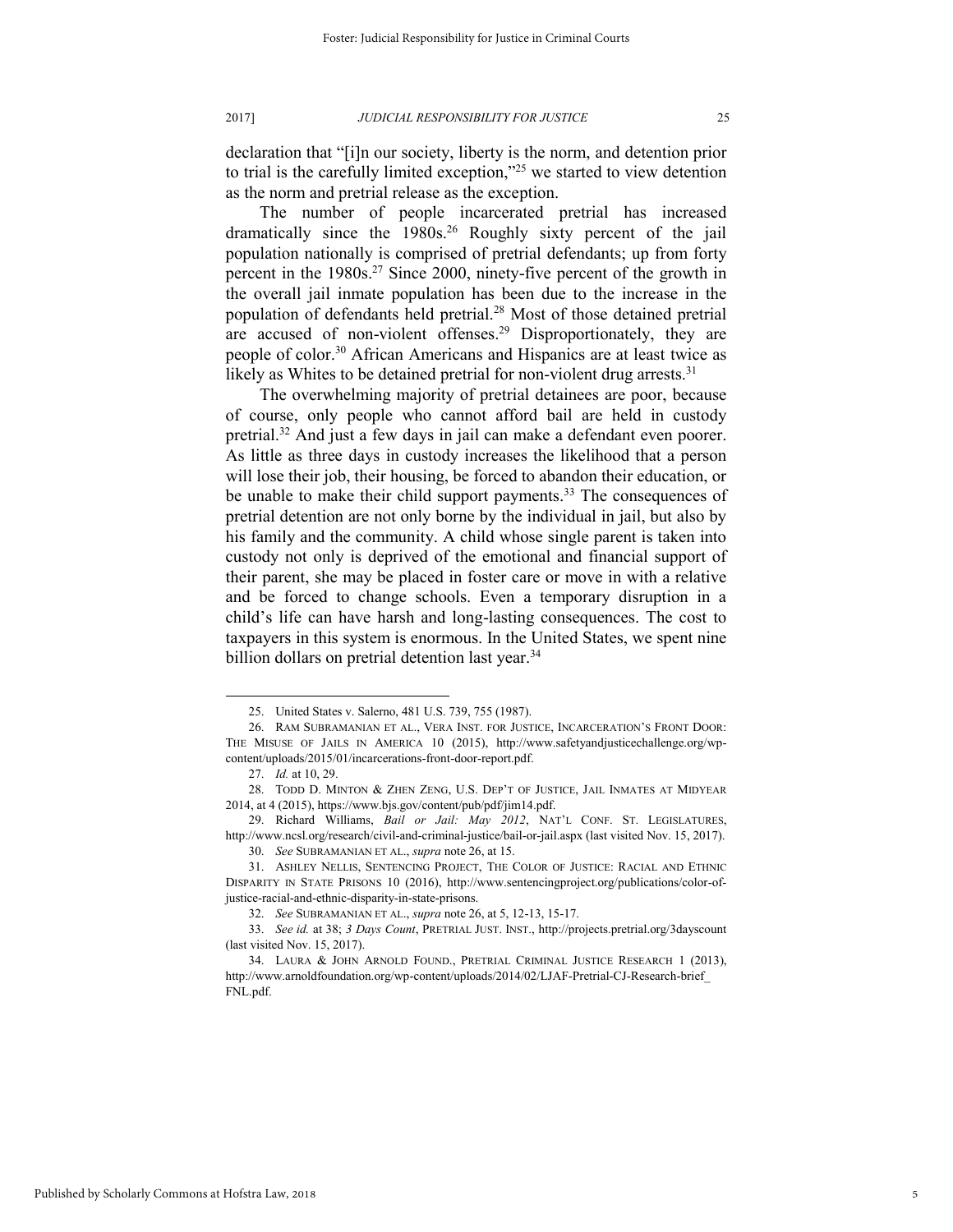We also know that a decision to detain or release a defendant pretrial affects the outcome of a case. In state criminal cases, if a conviction can result in a jail sentence, people who are detained pretrial are four times more likely to be sentenced to jail, and their sentences are three times longer than defendants who are released pretrial.<sup>35</sup> If a conviction can result in a prison sentence, people who are detained pretrial are three times more likely to be sentenced to prison and their sentences are twice as long as someone released pretrial.<sup>36</sup> And people detained pretrial are more likely to plead guilty; whether that's because they *are* guilty or because they simply want to go home.<sup>37</sup>

Finally, bail does not make our communities safer.<sup>38</sup> Perversely, pretrial detention is actually a gateway to deeper and more lasting involvement in the criminal justice system.<sup>39</sup> Defendants detained more than twenty-four hours are more likely to commit new crimes after they are released than defendants charged with the same offense who are released pretrial.<sup>40</sup>

We have created a bail system in the United States that not only punishes people for their poverty, it makes people accused of crimes, their families, and their communities poorer still. And it's being done by judges—just like me—in violation of the United States Constitution.

In briefs filed in the Middle District of Alabama and the Eleventh Circuit, the Department of Justice stated unequivocally that "[f]undamental and long-standing principles of equal protection squarely prohibit bail schemes based solely on the ability to pay."<sup>41</sup>

Just as the number of defendants detained pretrial has increased dramatically since the mid-1980s,<sup>42</sup> so too has the amount of fines and fees imposed by the justice system.<sup>43</sup> The two are not unrelated, and both

<sup>35.</sup> CHRISTOPHER T. LOWENKAMP ET AL., INVESTIGATING THE IMPACT OF PRETRIAL DETENTION ON SENTENCING 10-19 (2013), https://csgjusticecenter.org/wp-content/uploads/2013/ 12/Investigating-the-Impact-of-Pretrial-Detention-on-Sentencing-Outcomes.pdf.

<sup>36.</sup> PRETRIAL CRIMINAL JUSTICE RESEARCH, *supra* note 34, at 3.

<sup>37.</sup> *See* Paul Heaton et al., *The Downstream Consequences of Misdemeanor Pretrial Detention*, 69 STAN. L. REV. 711, 748 tbl.3, 771 (2017).

<sup>38.</sup> *See* Will Dobbie et al., *The Effects of Pre-Trial Detention on Conviction, Future Crime, and Employment: Evidence from Randomly Assigned Judges* 12 (Nat'l Bureau of Econ. Research, Working Paper No. 22511, 2016).

<sup>39.</sup> Heaton et al., *supra* note 37, at 761-63, 763 fig.6.

<sup>40.</sup> *See id.*

<sup>41.</sup> Statement of Interest of the United States at 14, Jones v. City of Clanton, 2015 WL 5387219 (M.D. Ala. Sept. 14, 2015) (No. 2:15-cv-34-MHT-WC); *see* Brief for the United States as Amicus Curiae Supporting Plaintiff-Appellee and Urging Affirmance of the Issue Addressed Herein, Walker v. City of Calhoun, 682 Fed. App'x 721 (11th Cir. 2017) (No. 16-10521-HH).

<sup>42.</sup> Shima Baradaran & Frank L. McIntyre, *Predicting Violence*, 90 TEX. L. REV. 497, 551 (2012).

<sup>43.</sup> COUNCIL OF ECON. ADVISERS, OFFICE OF THE PRESIDENT, FINES, FEES, AND BAIL: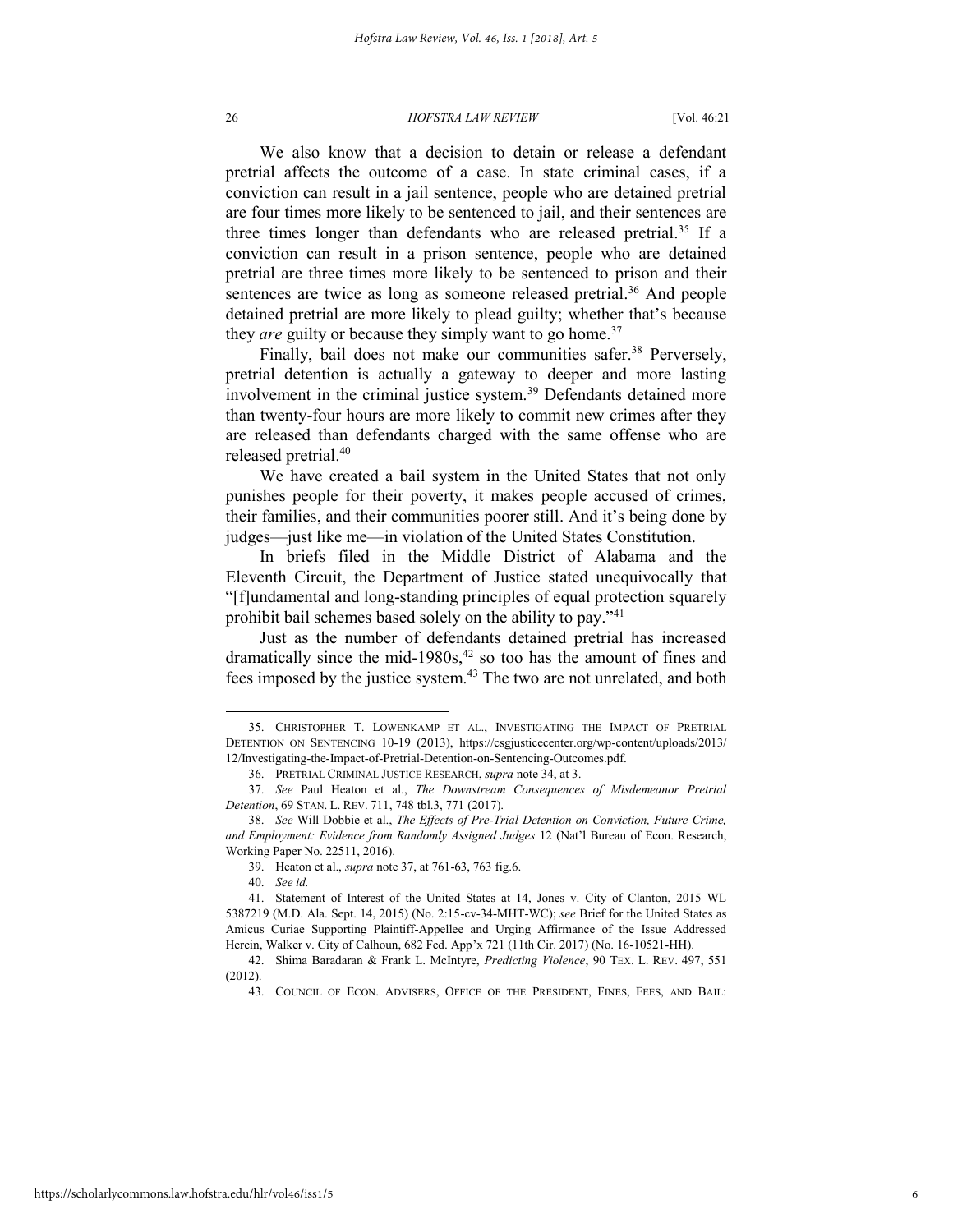#### 2017] *JUDICIAL RESPONSIBILITY FOR JUSTICE* 27

are a cause and a consequence of mass incarceration.<sup>44</sup> Since 1980, the number of people incarcerated in the United States has quintupled.<sup>45</sup> Because the vast majority of those incarcerated are held in state and local jails and prisons, the cost of incarceration has been born overwhelmingly by state and local governments.<sup>46</sup> From 1979 to 2013, total state and local corrections expenditures increased by 324%—from \$17 billion to \$71 billion.<sup>47</sup> By comparison, during that same period, state and local education spending from pre-kindergarten through high school increased 107%.<sup>48</sup> The cost of corrections does not include the cost of adjudication, that is, the cost of operating courts; nor does it include associated costs like public defenders, prosecutors, police, or probation services.<sup>49</sup> In order to defray these costs, as well as, in some cases, simply provide additional general fund revenue, state and local legislators have demanded that courts impose steep fines and fees on defendants.<sup>50</sup>

Since 2010, every state except Alaska, North Dakota, and the District of Columbia has increased civil and criminal fines and fees.<sup>51</sup> To cite just one example, in my home state, the fine for rolling through a stop sign is  $$35<sup>52</sup>$  But the additional fees the legislature has imposed brings the total cost of the ticket to \$237.<sup>53</sup> As state and local

l

46. STULLICH ET AL., *supra* note 45, at 1-2; Press Release, The White House, CEA Report: Economic Perspectives on Incarceration and the Criminal Justice System (Apr. 23, 2016), https://obamawhitehouse.archives.gov/the-press-office/2016/04/23/cea-report-economicperspectives-incarceration-and-criminal-justice.

47. STULLICH ET AL., *supra* note 45, at 1.

48. *Id.* at 5.

49. *See* CHRISTIAN HENRICHSON & RUTH DELANEY, VERA INST. OF JUSTICE, THE PRICE OF PRISONS: WHAT INCARCERATION COSTS TAXPAYERS 2 (2012), https://storage.googleapis.com/veraweb-assets/downloads/Publications/price-of-prisons-what-incarceration-costs-taxpayers/legacy

\_downloads/price-of-prisons-updated-version-021914.pdf ("[I]n some cases, expenditures at corrections departments account for only a portion of the financial obligation a state commits to when it sentences an individual to prison.").

50. Joseph Shapiro, *As Court Fees Rise, the Poor Are Paying the Price*, NPR (May 19, 2014, 4:02 PM), http://www.npr.org/2014/05/19/312158516/increasing-court-fees-punish-the-poor.

51. *State-By-State Court Fees*, NPR (May 19, 2014, 4:02 PM), http://www.npr.org/2014/ 05/19/312455680/state-by-state-court-fees.

52. JUDICIAL COUNCIL OF CAL., UNIFORM BAIL AND PENALTY SCHEDULES 13 (2017), http://www.courts.ca.gov/documents/2017-JC-BAIL.pdf.

53. *Id.*

PAYMENTS IN THE CRIMINAL JUSTICE SYSTEM THAT DISPROPORTIONATELY IMPACT THE POOR 3 (2015), https://obamawhitehouse.archives.gov/sites/default/files/page/files/1215\_cea\_fine\_fee\_bail\_ issue brief.pdf.

<sup>44.</sup> *Id.* at 2-3.

<sup>45.</sup> NAT'L RESEARCH COUNCIL, THE GROWTH OF INCARCERATION IN THE UNITED STATES: EXPLORING CAUSES AND CONSEQUENCES 33-34 (2014); STEPHANIE STULLICH ET AL., U.S. DEP'T OF EDUC., STATE AND LOCAL EXPENDITURES ON CORRECTIONS AND EDUCATION 2 (2016), https://www2.ed.gov/rschstat/eval/other/expenditures-corrections-education/brief.pdf.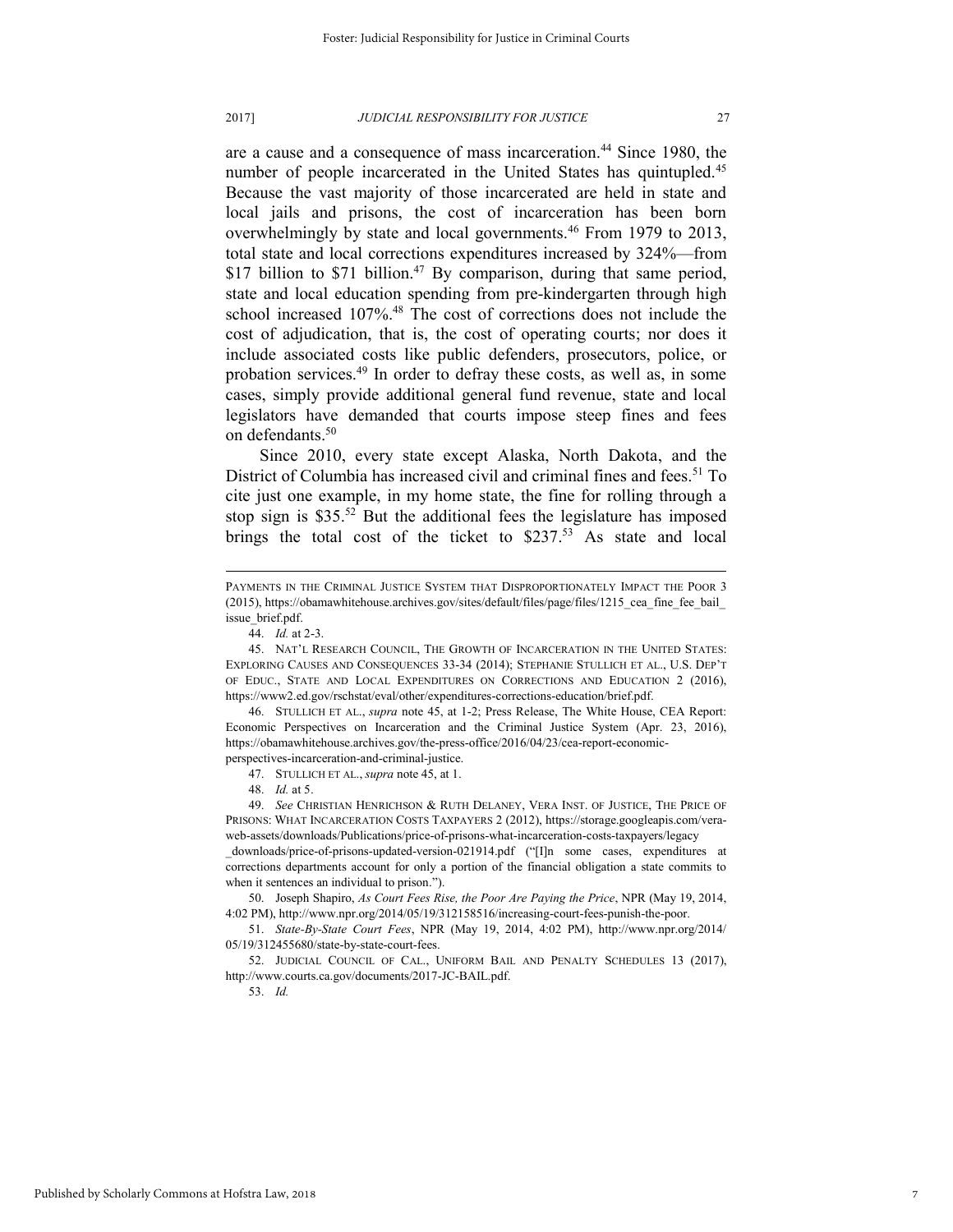governments have moved aggressively to collect on what is known as "court debt," we have seen another injustice in our justice system—the return of debtor's prisons.

Many Americans first heard or read about fines and fees as a result of the Justice Department's investigation of the Ferguson, Missouri, Police Department. In 2015, twenty-three percent of the City of Ferguson's revenue came from court fines and fees, and they were excessive: \$302 for jaywalking, \$427 for disturbing the peace, and \$531 for allowing high grass or weeds to grow on your lawn.<sup>54</sup> When people could not afford to pay these fines and fees, they were arrested, jailed, and faced payments that far exceeded the cost of the original ticket.<sup>55</sup> In one case, a woman who was ticketed on a single occasion when she parked her car illegally was arrested twice, spent six days in jail, paid the court \$550 dollars in fines and fees, and still owed the City of Ferguson \$541.<sup>56</sup>

Ferguson is not alone. The same practices occur in Alabama, Georgia, Michigan, Mississippi, Ohio, Texas, and Washington—and that's just the list of states where suits have been brought challenging the practices.<sup>57</sup>

Without question, states have a fundamental interest in punishing people—rich and poor—who violate the law. And courts must have the authority to punish people who willfully refuse to pay a fine. But before a court can incarcerate someone for nonpayment of court debt, a judge must first determine that the failure to pay was in fact willful, and that means determining that the person had the ability to pay the amount owed.<sup>58</sup> To do otherwise, according to the United States Supreme Court,

<sup>54.</sup> CIVIL RIGHTS DIV., U.S. DEP'T OF JUSTICE, INVESTIGATION OF THE FERGUSON POLICE DEPARTMENT 52 (2015), https://www.justice.gov/sites/default/files/opa/press-releases/attachments/ 2015/03/04/ferguson\_police\_department\_report.pdf; Michael Martinez et al., *Policing for Profit: How Ferguson's Fines Violated Rights of African-Americans*, CNN (Mar. 6, 2015, 10:55 PM), http://www.cnn.com/2015/03/06/us/ferguson-missouri-racism-tickets-fines/index.html.

<sup>55.</sup> U.S. DEP'T OF JUSTICE, *supra* note 54, at 42.

<sup>56.</sup> *Id.*

<sup>57.</sup> *See* Mike Carter, *Poor Offenders Must Be Asked if They Can Afford to Pay Fines, State Supreme Court Says*, SEATTLE TIMES (Mar. 12, 2015, 7:06 PM), http://www.seattletimes.com/ seattle-news/crime/state-supreme-court-says-judge-must-ask-if-defendant-can-afford-fine; Chevel Johnson, *Settlement Ends System of Jail for Those Who Can't Pay Fines*, WASH. TIMES (June 20, 2016), http://www.washingtontimes.com/news/2016/jun/20/settlement-ends-system-of-jail-for-those -who-cant-; Simon McCormack, *'Debtors' Prisons' Struck Down by Ohio Supreme Court*, HUFFINGTON POST (Feb. 5, 2014, 3:00 PM), http://www.huffingtonpost.com/2014/02/05/debtorsprisons-ohio\_n\_4732596.html; Shapiro, *supra* note 50; Ed Spillane, *Why I Refuse to Send People to Jail for Failure to Pay Fines*, WASH. POST (Apr. 8, 2016), https://www.washingtonpost.com/ posteverything/wp/2016/04/08/why-i-refuse-to-send-people-to-jail-for-failure-to-payfines/?utm\_ term=.32076885961b.

<sup>58.</sup> *See* Bearden v. Georgia, 461 U.S. 660, 672 (1982).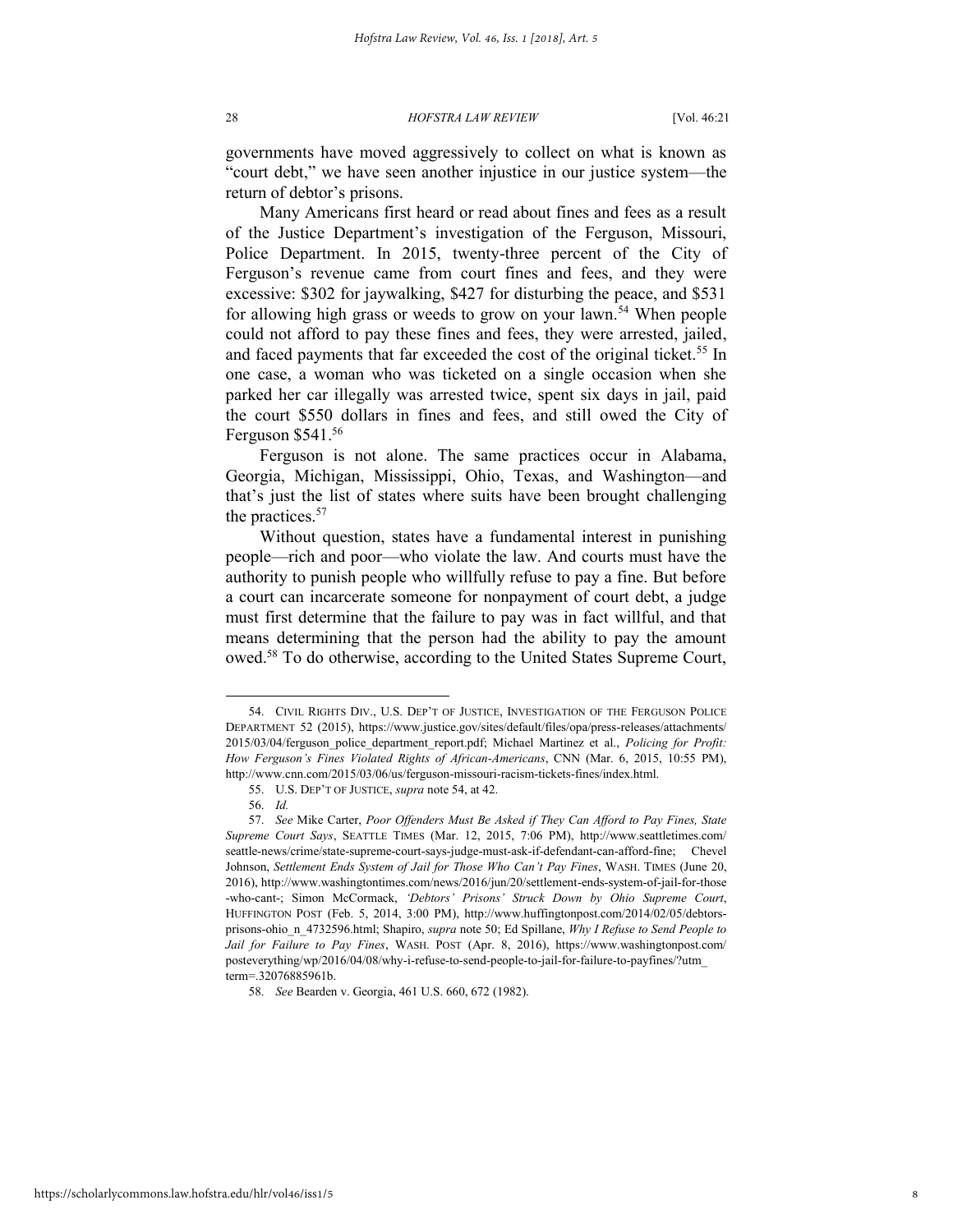would amount to the unconstitutional practice of "imprisoning a person solely because he lacks funds to pay the fine."<sup>59</sup> For those who cannot afford to pay, the court must consider alternatives to incarceration, such as community service.

Even in jurisdictions that do not incarcerate people for failure to pay court debt, there are other collection practices that exacerbate and criminalize poverty. The most common is driver's license suspension. 60 In multiple jurisdictions, courts are authorized, and in many instances required, to suspend a person's driver's license for nonpayment of court debt.<sup>61</sup> Often these suspensions are automatic; there is no hearing in advance of the suspension, and often there is no ability to obtain a hearing after the suspension occurs.<sup>62</sup> In Virginia, 900,000 people have had their licenses suspended under these circumstances.<sup>63</sup> In California, from 2006 to 2013, the Department of Motor Vehicles suspended more than 4.2 million driver's licenses for nonpayment of fines and fees—one in six drivers was affected.<sup>64</sup>

From a public policy perspective, suspending driver's licenses makes no sense. If the goal is to get people to pay their court debt, why would you make it more difficult for them to get to work? As a practical matter, people whose licenses are suspended often drive anyway because they have to get to work or to the doctor or to their children's school. And then, if they're stopped by law enforcement, they get a ticket for driving on a suspended license, which in many states is a misdemeanor. More fines and fees are imposed, and ultimately, they may be incarcerated—not always, but often simply because they are poor.

So why does this happen? We are supposed to have an adversarial system where the prosecutor argues for the state, defense counsel makes the case for the accused, and the judge weighs the arguments; she considers the facts and the law, and reaches a just decision. The problem is that one critical component of that equation is often missing—and it's defense counsel.

<sup>59.</sup> *Id.* at 674.

<sup>60.</sup> LAWYERS' COMM. FOR CIVIL RIGHTS OF THE S.F. BAY AREA ET AL., NOT JUST A FERGUSON PROBLEM: HOW TRAFFIC COURTS DRIVE INEQUALITY IN CALIFORNIA 6, 9 (2015), https://www.lccr.com/wp-content/uploads/Not-Just-a-Ferguson-Problem-How-Traffic-Courts-Drive-Inequality-in-California-4.8.15.pdf [hereinafter NOT JUST A FERGUSON PROBLEM].

<sup>61.</sup> *Id.* at 6-7, 15.

<sup>62.</sup> *Id.* at 6.

<sup>63.</sup> Michael Campbell, *DOJ Calls State Driver's License Suspension Law Unconstitutional*, SUSSEX-SURRY DISPATCH, http://www.thesussexsurrydispatch.com/news/doj-calls-state-driverslicense-suspension-law-unconstitutional (last visited Nov. 15, 2017).

<sup>64.</sup> NOT JUST A FERGUSON PROBLEM, *supra* note 60, at 9.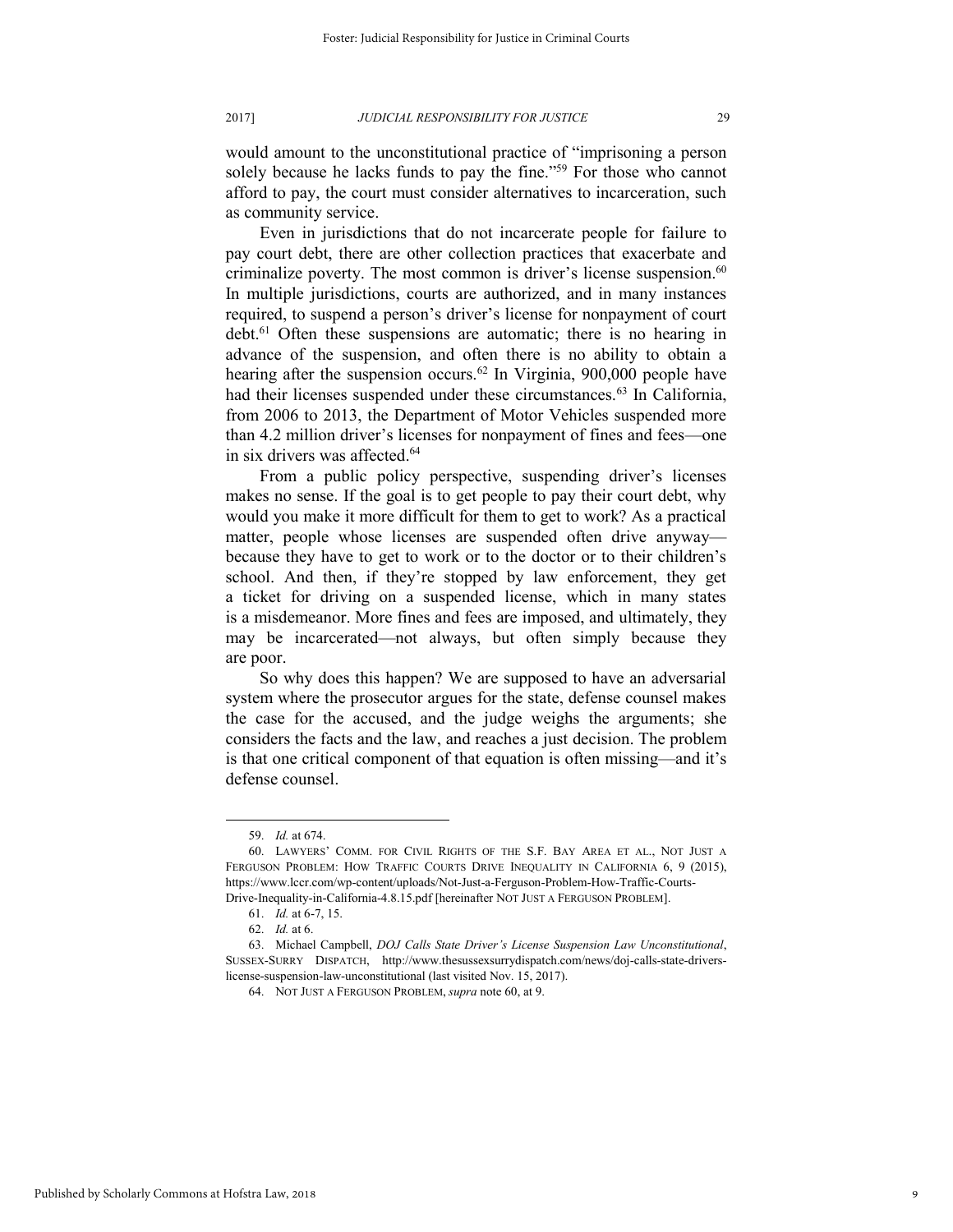In Louisiana, the public defender system has been so chronically underfunded that last year, thirty-three out of forty-two public defender districts restricted services because defender caseloads were three to four times the state public defender board's caseload standards.<sup>65</sup> Judges began taking drastic measures, including those in Caddo Parish, where lawyers who had no criminal experience whatsoever were conscripted to represent defendants.<sup>66</sup> Other judges held mass plea and sentencing hearings with groups of fifty defendants represented by a single public defender.<sup>67</sup> Some judges put defendants on waiting lists for public defenders, and if the accused could not afford bail, they remained in jail until a lawyer was available—in some cases for months.<sup>68</sup>

Wholesale violations of the Sixth Amendment right to counsel are not just a problem in Louisiana. In New York State, Washington State, Pennsylvania, Georgia, and Idaho, advocates have brought cases arguing that the Sixth Amendment right to counsel has been violated because defense counsel are so overworked and under-resourced that they are lawyers in name only.<sup>69</sup> The Department of Justice has weighed-in arguing that if the facts are as the plaintiffs claim, the defender systems are unconstitutional.<sup>70</sup> Similar cases are pending in other states.<sup>71</sup>

In Utah, according to a report prepared by the Sixth Amendment Center, trial courts do not uniformly provide counsel at all critical stages of criminal cases.<sup>72</sup> Many defendants, particularly those facing misdemeanor charges, never speak with an attorney.<sup>73</sup> According to the Sixth Amendment Center's report:

73. *Id.*

<sup>65.</sup> Debbie Elliot, *Public Defenders Hard to Come by in Louisiana*, NPR (Mar. 10, 2017, 5:29 PM), http://www.npr.org/2017/03/10/519211293/public-defenders-hard-to-come-by-in-louisiana; Joe Gyan, Jr., *Public Defense Funding at 'Critical Moment' in Louisiana and Can't Be Cut, American Bar Association Official Claims*, ADVOC. (Apr. 1, 2016, 3:17 PM), http:// www.theadvocate.com/baton\_rouge/news/article\_7d2502ea-18e5-5d68-9c80-c4f6befdc641.html.

<sup>66.</sup> *See* Hager, *supra* note 12.

<sup>67.</sup> Eli Hager, *When There's Only One Public Defender in Town*, MARSHALL PROJECT (Sept. 9, 2016), https://www.themarshallproject.org/2016/09/09/what-happens-when-there-s-onlyone-public-defender#.IkIucOuHG.

<sup>68.</sup> Elliot, *supra* note 65.

<sup>69.</sup> NAT'L RIGHT TO COUNSEL COMM., CONSTITUTION PROJECT, JUSTICE DENIED: AMERICA'S CONTINUING NEGLECT OF OUR CONSTITUTIONAL RIGHT TO COUNSEL 9 (2009), https://constitutionproject.org/wp-content/uploads/2012/10/139.pdf.

<sup>70.</sup> *Court Filings in Support of Access to Justice*, U.S. DEP'T OF JUST., https://www.justice.gov/atj/court-filings-support-access-justice (last updated Nov. 18, 2016).

<sup>71.</sup> *See, e.g.*, Tucker v. State, 394 P.3d 54, 59, 71 (Idaho 2017).

<sup>72.</sup> SIXTH AMENDMENT CTR., THE RIGHT TO COUNSEL IN UTAH: AN ASSESSMENT OF TRIAL-LEVEL INDIGENT DEFENSE SERVICES 89 (2015), http://sixthamendment.org/6ac/6AC\_ utahreport.pdf.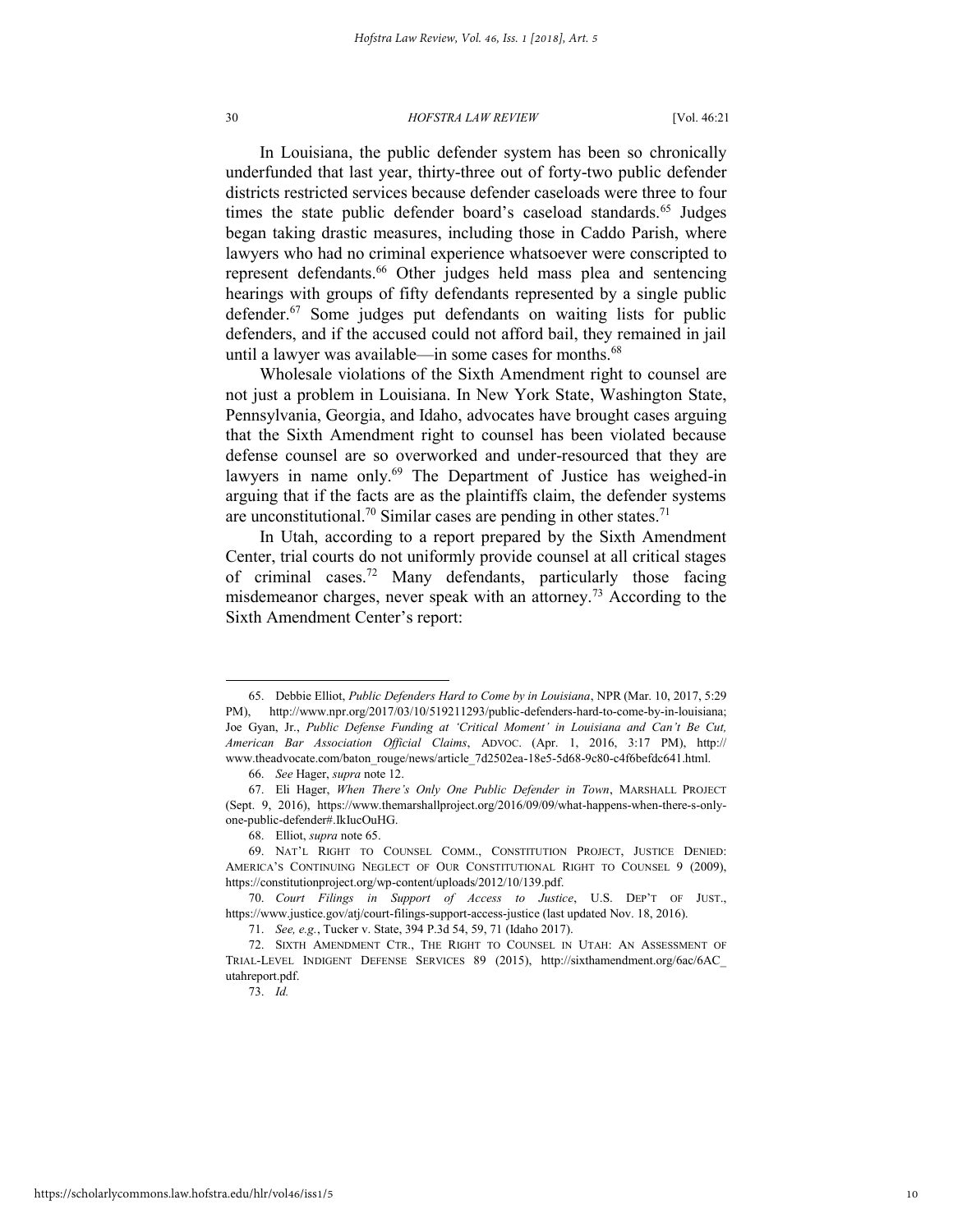The challenge of providing effective representation for each client can be exacerbated by an excessive caseload that reduces the time a lawyer can spend on an individual case. And, these attorneys generally lack the appropriate independence from undue state and local government interference in securing the necessary resources to put the state's case to the test.<sup>74</sup>

Similar reports from Delaware, Indiana, Nevada, South Carolina, and Wyoming demonstrate that in far too many jurisdictions, the right to counsel is often observed in the breach.<sup>75</sup>

And the problem pervades not just adult systems, but also juvenile proceedings. In the Cordele Circuit in Georgia during 2013, of 661 juvenile delinquency cases, children were represented by counsel in just nineteen.<sup>76</sup> The remaining children "waived" their right to counsel without being counseled by a lawyer first.<sup>77</sup> Again, this is not just a problem in the South. The same practice has been documented in other states.<sup>78</sup>

The problem is particularly acute pretrial despite the Supreme Court's holding in *Powell v. Alabama*, <sup>79</sup> eighty-five years ago:

[D]uring perhaps the most critical period of the proceedings against these defendants, that is to say, from the time of their arraignment until the beginning of their trial, when consultation, thoroughgoing investigation and preparation were vitally important, the defendants

l

76. Petition for Writ of Mandamus and First Amended Complaint for Injunctive and Declaratory Relief at 3, N.P. v. Georgia, 2014cv-241025 (Fulton Cty. Super. Ct. Oct. 3, 2014).

77. *See id.* at 42-44.

78. *See, e.g.*, Mary Berkheiser, *The Fiction of Juvenile Right to Counsel: Waiver in the Juvenile Courts*, 54 FLA. L. REV. 577, 616-17 (2002).

79. 287 U.S. 45 (1932).

<sup>74.</sup> *Id.*

<sup>75.</sup> *See* SIXTH AMENDMENT CTR., ACTUAL DENIAL OF COUNSEL IN MISDEMEANOR COURTS 8, 11 (2015), http://sixthamendment.org/wp-content/uploads/2015/05/Actual-Denial-of-Counsel-in-Misdemeanor-Courts.pdf (noting that Nevada and Indiana have "no state structure to support trial-level right to counsel representation for misdemeanors," and that Delaware, South Carolina, and Wyoming are among a group of states where "actual denial of counsel is likely to occur" because "local prosecution of jailable misdemeanor offenses takes place beyond the purview of [their] public defense system[s]"); *see also* SIXTH AMENDMENT CTR., THE CRUCIBLE OF ADVERSARIAL TESTING: ACCESS TO COUNSEL IN DELAWARE'S CRIMINAL COURTS 103 (2014), http://sixthamendment.org/6ac/6AC\_delawarereport.pdf ("Delaware fails to meet [the] minimum constitutional standard in all criminal courts, in all of its counties. Defendants are advised of the right to assistance of counsel at their initial appearance, yet no formal activation of that right occurs unless the defendant is fortunate enough to remain incarcerated pretrial. As a result, many defendants appear at subsequent critical stages in the Court of Common Pleas without representation . . . "); SIXTH AMENDMENT CTR., THE RIGHT TO COUNSEL IN INDIANA: EVALUATION OF TRIAL LEVEL INDIGENT DEFENSE SERVICES 88 (2016), http://sixthamendment.org/6ac/6AC\_indianareport.pdf ("The State of Indiana has no mechanism to ensure that its constitutional obligation to provide effective counsel to the indigent accused is met in misdemeanor cases in any of its courts, including city and town courts.").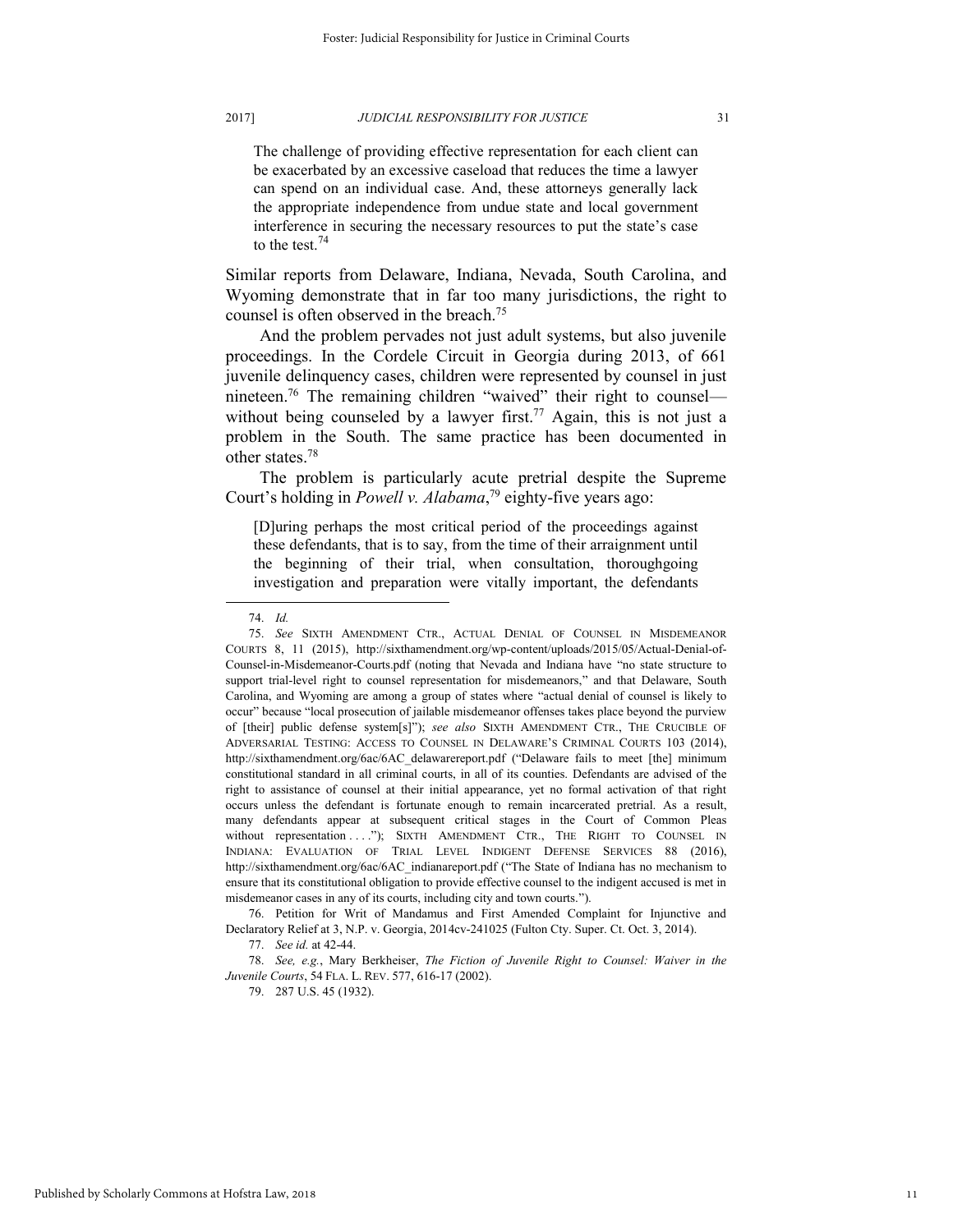did not have the aid of counsel in any real sense, although they were as much entitled to such aid during that period as at the trial itself.<sup>80</sup>

In eight states, lawyers are never present at first bail hearings; in seventeen states, lawyers appear infrequently or in only a token number of courts; in eleven other states, a defendant has only a fifty percent chance of obtaining counsel at first appearance.<sup>81</sup>

When courts are assessing fines and fees, and especially when they are attempting to enforce collection, counsel are almost entirely lacking. Many courts characterize debt collection as civil contempt proceedings; despite the fact that the consequence can be incarceration, no lawyer is appointed.

To be sure, the U.S. Supreme Court has not held definitively that the Constitution requires counsel at first appearance or at a civil contempt hearing or if incarceration is not a possible punishment for the offense—but justice does.<sup>82</sup> The consequences of pretrial detention; the consequences of a civil contempt proceeding; the consequences of any criminal conviction—are enormous. Although a misdemeanor conviction carries less incarceration time than a felony, the collateral consequences can be just as great. Going to jail for even a few days may result in loss of professional licenses, exclusion from public housing, inability to secure student loans and other forms of credit, and today, it will almost certainly result in deportation for non-citizens. A misdemeanor conviction and jail term may contribute to the break-up of the family, the loss of a job, or other consequences that may increase the need for both government-sponsored social services and future court hearings at taxpayers' expense. For many people, our nation's misdemeanor courts are the first and often the only place they come into contact with our criminal justice system. People's confidence in the courts as a whole, their faith in the state's ability to dispense justice fairly and effectively, is framed through these initial encounters. It's not surprising then that, as former Attorney General Loretta Lynch observed, "too many of our fellow citizens, especially low-income Americans and Americans of color ... experience the law not as a guarantee of equality, but as an obstacle to opportunity."<sup>83</sup>

<sup>80.</sup> *Id.* at 57.

<sup>81.</sup> CONSTITUTION PROJECT, NAT'L RIGHT TO COUNSEL COMM., DON'T I NEED A LAWYER? PRETRIAL JUSTICE AND THE RIGHT TO COUNSEL AT FIRST JUDICIAL BAIL HEARING 24 (2015), https://constitutionproject.org/wp-content/uploads/2015/03/RTC-DINAL\_3.18.15.pdf.

<sup>82.</sup> *See id.* at 17-19, 24-25.

<sup>83.</sup> Loretta E. Lynch, Attorney Gen., Remarks at the Eighth Annual Judge Thomas A. Flannery Lecture (Nov. 15, 2016), https://www.justice.gov/opa/speech/attorney-general-loretta-elynch-delivers-remarks-eighth-annual-judge-thomas-flannery.